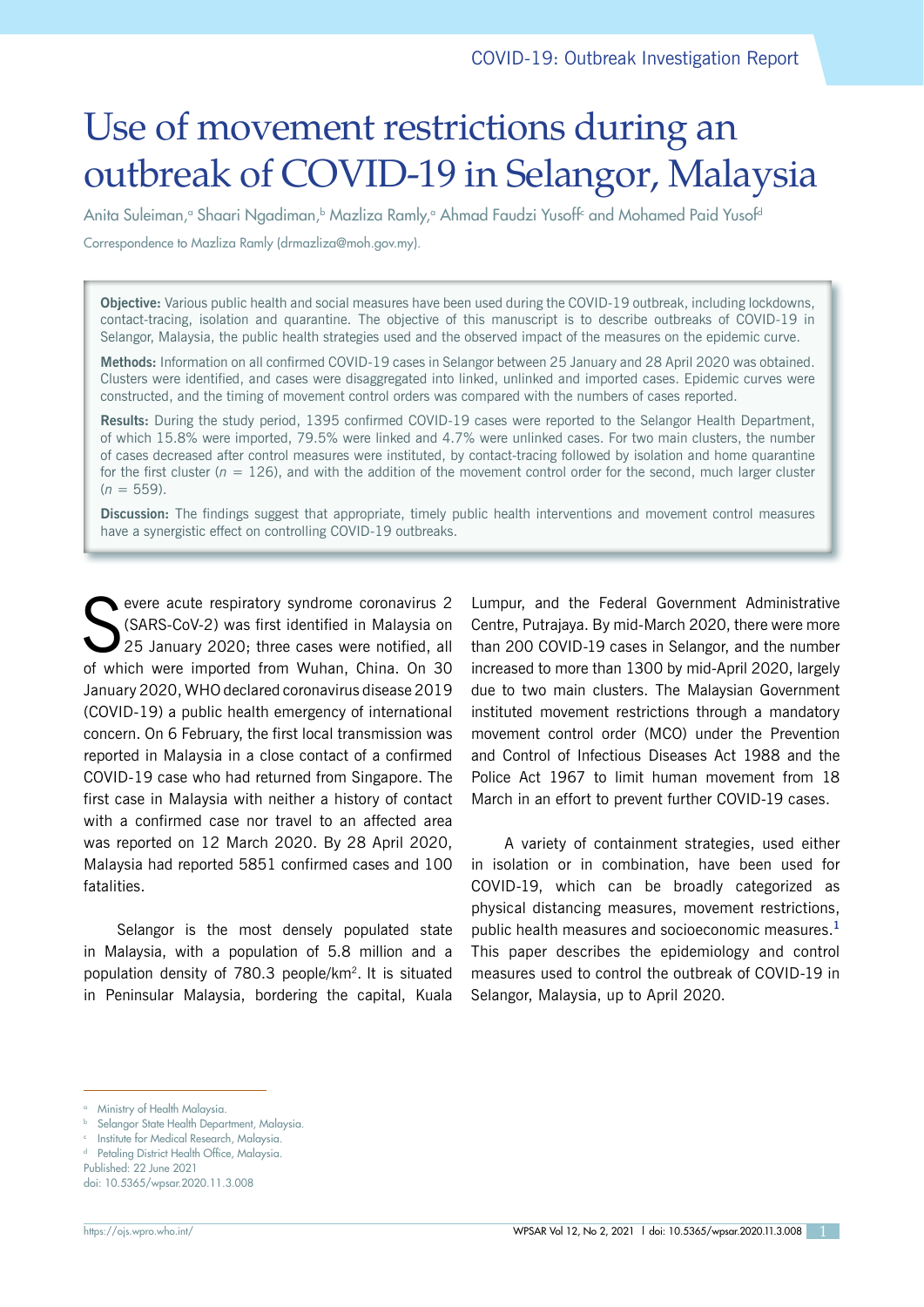## **METHODS**

This observational study included all COVID-19 cases reported in Selangor between 25 January and 28 April 2020. By that time, Selangor had reported 25% of all COVID-19 cases in Malaysia.

A confirmed case was defined as an individual with a positive test for SARS-CoV-2 by reverse transcriptasepolymerase chain reaction from nasopharyngeal swabs. We obtained demographic, clinical and exposure information from an online data collection form used by district health authorities in case investigation. Clusters were identified from detailed movement histories of confirmed cases and their contacts.

An epidemic curve was plotted, with the date of onset of illness used for symptomatic cases and the date of last exposure plus 5 days as the estimated "onset date" for asymptomatic cases. We defined cases as "imported" if they had travelled overseas in the 14 days before onset, as "linked" if the disease was acquired locally after a history of contact with a COVID-19 case and as "unlinked" for those with no history of contact with a confirmed COVID-19 case. Data were analysed in Microsoft Excel with SPSS version 26.

The control measures used during the period of measuring the epidemic curve are described.

#### **Ethics approval**

The study protocol was reviewed and approved by the Medical Research and Ethics Committee, Ministry of Health Malaysia (NMRR-20–1043–54912 [IIR]).

### **RESULTS**

As of 28 April 2020, 1395 confirmed COVID-19 cases had been reported to Selangor Health Department. Most (80%) were detected by contact-tracing, 13% were imported, 5% were detected by sampling of people with influenza-like illness or severe acute respiratory illness at sentinel surveillance sites, and 2% were found during routine passive case detection.

Most of the COVID-19 cases were in Malaysian citizens (85%) and males (59%). The age range was

1 month to 92 years (median, 35 years); 10.4% were aged <19 years, 46.5% 19–39 years, 27.2% 40–59 years and 14.5% ≥60 years. Of the 1395 cases, 15.8% were imported, 79.5% were linked cases and 4.7% were unlinked cases.

The epidemic curve (**[Fig.](#page-2-0) 1**) shows an exponential increase in the number of cases in Selangor from early March 2020, which peaked on 19 March, followed by a steady decline by 28 April.

Initial case detection and control measures included contact-tracing, isolation of cases and home quarantining of contacts of cases. Travellers and returning Malaysians with either symptoms or fever detected with thermal scanners at points of entry were tested for SARS-CoV-2. Those found to be positive were isolated in a designated COVID-19 hospital, while those found to be negative and/ or asymptomatic were quarantined in designated hotels for 14 days from the date of arrival.

The increase in the number of linked cases after 22 February was due to a workplace cluster. Extensive case investigations revealed 126 confirmed cases among 1715 contacts, for an attack rate of 7.3%. This attack rate was higher among work-related contacts (18.7%, 56 of 300) than among family and social contacts (4.9%). The case with the earliest onset of illness, on 18 February, was identified as the primary case for this cluster and was imported from a neighbouring country. The largest potential exposure event was on 27 February, at a meeting with approximately 300 people. The number of cases in this cluster peaked on 29 February and then declined, in line with public health measures initiated on 29 February (**[Fig.](#page-3-0) 2A**).

At the time of the workplace cluster, mass gatherings were not banned. A second cluster was subsequently detected after a religious mass gathering in Kuala Lumpur of more than 10 000 people between 28 February and 2 March 2020, resulting in 559 COVID-19 cases in Selangor among attendees, their families and social contacts (**[Fig.](#page-3-0) 2B**). Further links were made to a wedding on 6 March and the transfer of students from a school near the mass gathering location to another school in Selangor on 12 March. The earliest onset of disease after the latter event was on 26 February in a cook at the school in Selangor, who also attended the mass gathering.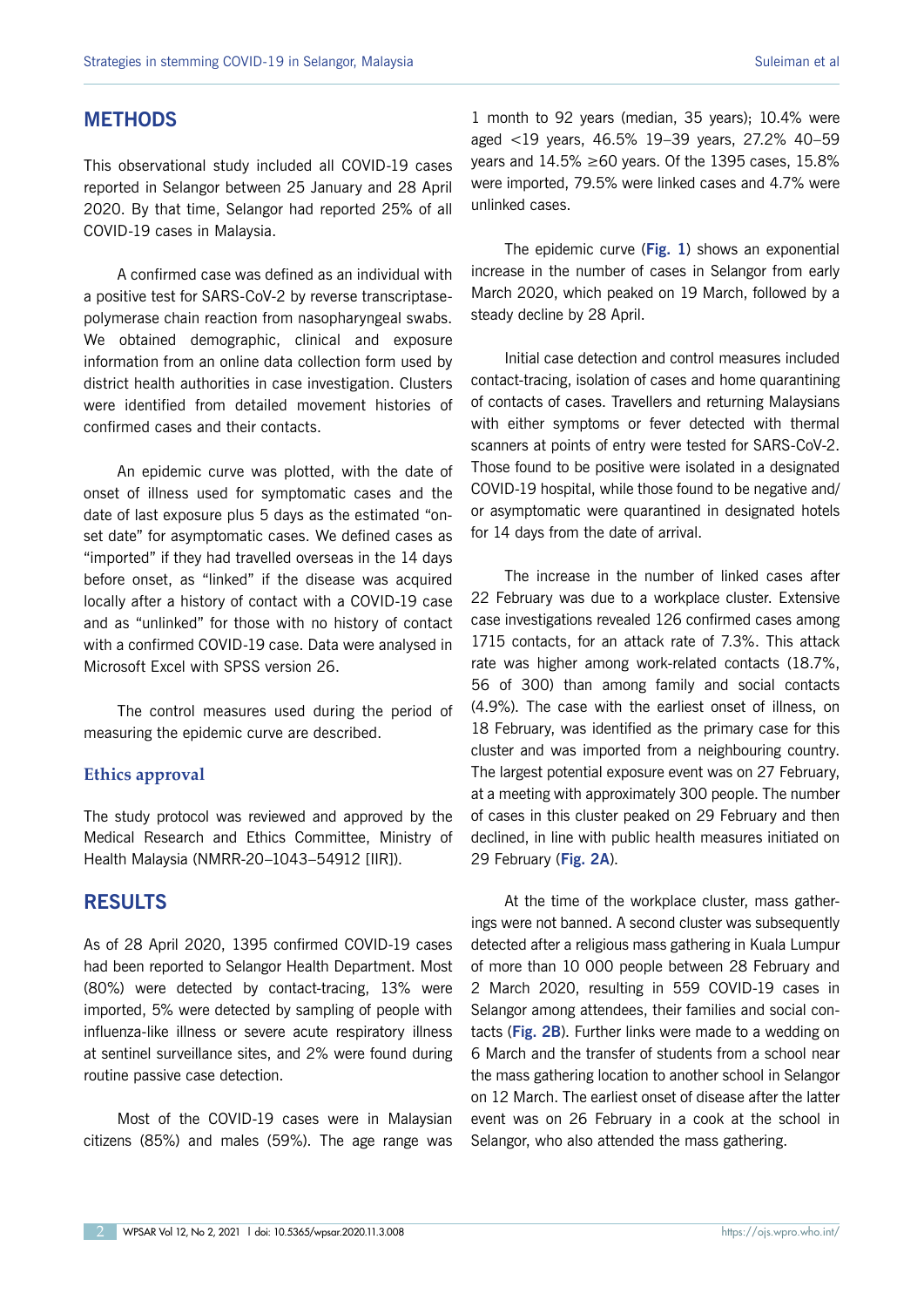

### <span id="page-2-0"></span>Fig. 1. **Epidemic curve of COVID-19 cases by importation and linkage between 5 January and 28 April 2020, Selangor, Malaysia (***n* **= 1395)**

On 18 March, the first 14-day MCO was initiated, which prohibited public movement, including interstate and international travel and mass gatherings for religious, sports, social and cultural activities throughout the country. Businesses and services deemed non-essential, schools, universities and government offices were closed, and people were urged to work from home. Only essential services such as food and health care could operate, with strict operating procedures that ensured physical distancing and screening for fever. A second MCO was implemented from 1 April to 14 April. In addition, an enhanced MCO was enforced in certain locations with established large clusters, where all movement was restricted. Comprehensive testing of all residents for SARS-CoV-2 was conducted; residents and visitors in the area were forbidden to leave their homes, and all roads into the enhanced MCO area were blocked. Residents were provided with adequate food and medical supplies by authorities, with special arrangements to address any additional needs.

During the first 14 days of the first MCO, the number of COVID-19 cases decreased by 12.8%, with a further decline of 71% after the second and 72% after the third MCO. The number of imported cases fell after implementation of international travel restrictions during the first MCO and had almost disappeared by the third. Most unlinked cases were reported before and throughout the first MCO and had also fallen to almost 0 during the third.

# **DISCUSSION**

Lack of pharmacological treatment and vaccines against COVID-19 meant that public health and social measures were the mainstay of the initial COVID-19 response. Selangor initially adopted contact-tracing, isolation of cases and quarantine of contacts to manage the outbreak but added MCOs with closure of schools, universities and non-essential businesses and services. The MCOs appear to have flattened the epidemic curve. A modelling study conducted in the United Kingdom that included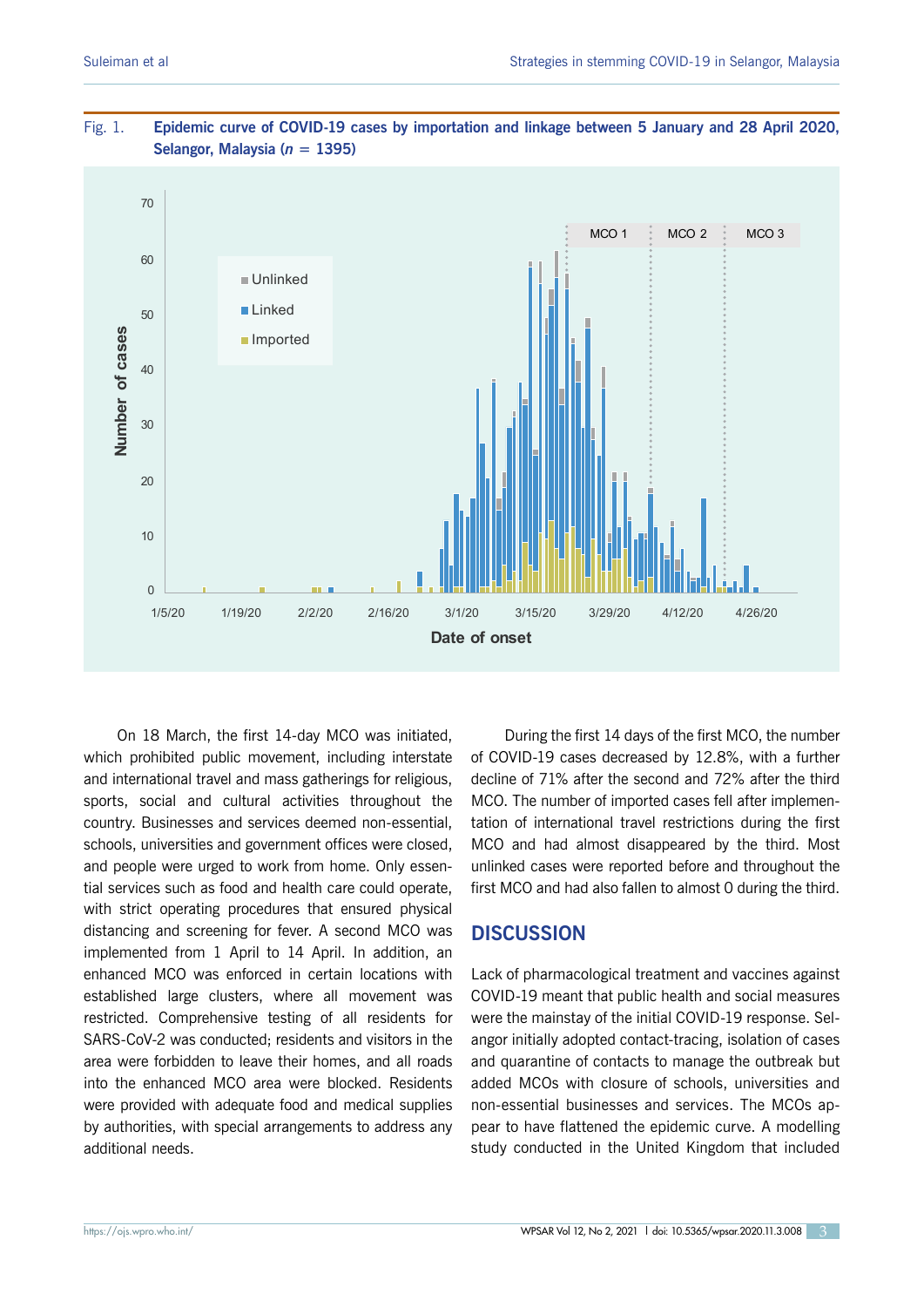

<span id="page-3-0"></span>Fig. 2A. **Distribution of cases by date of illness onset and date of exposure in a workplace cluster, Selangor, Malaysia (***n* **= 126)**

Fig. 2B. **Distribution of cases by date of illness onset and date of exposure in a cluster in Selangor after attendance at a mass religious gathering in Kuala Lumpur (***n* **= 559)**

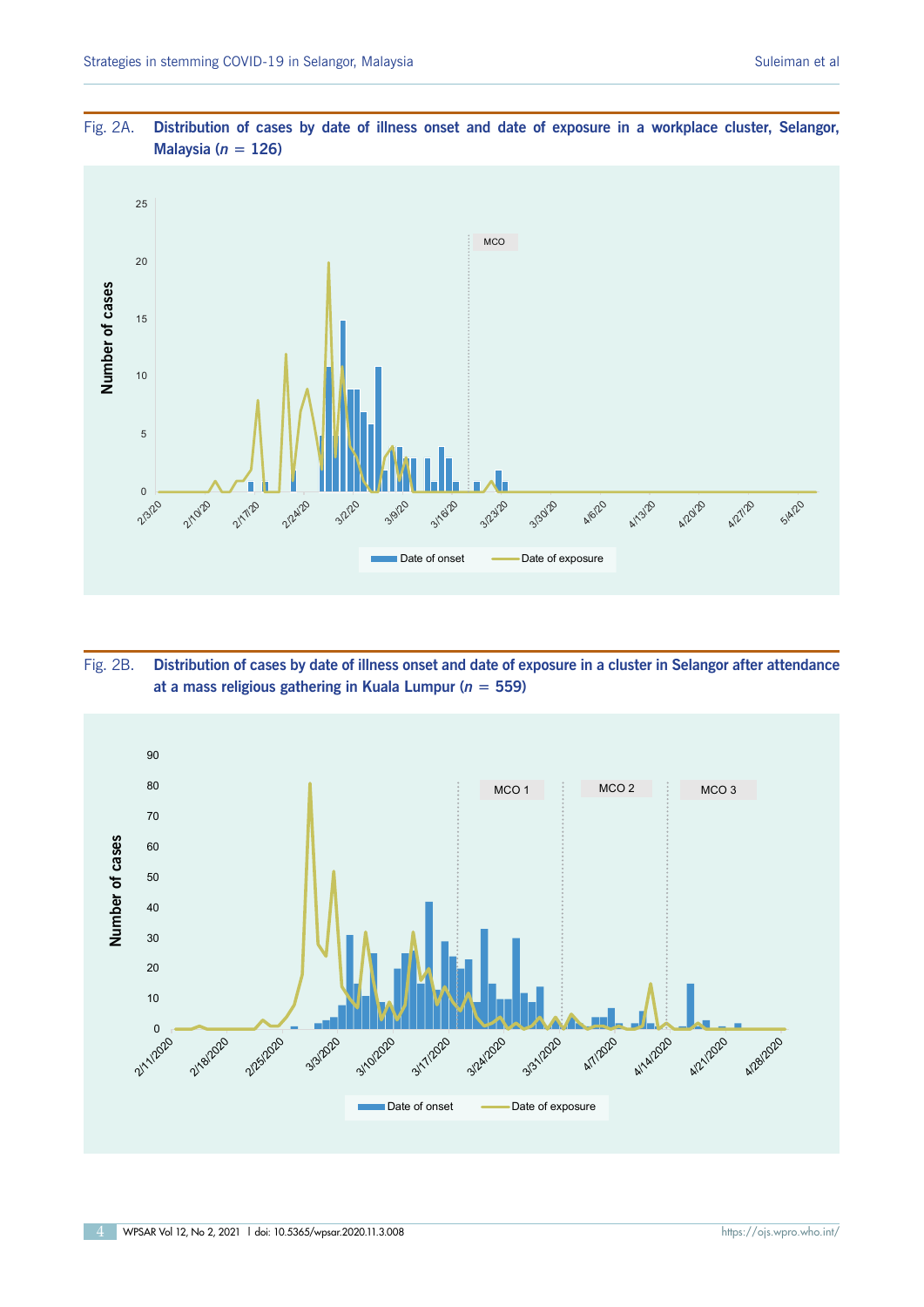various transmission routes and mitigation measures suggested that lockdowns alone, particularly if short, will not eliminate transmission and that a combination of stricter measures is required.**<sup>2</sup>**

One of the main public health measures used to reduce importation of cases of COVID-19 was thermal body scanning and health declarations at points of entry. However, asymptomatic and presymptomatic cases can effectively shed the virus**<sup>3</sup>** and are unlikely to be detected by screening at points of entry. One study showed that half of infected travellers are not detected during airport screening.**<sup>4</sup>** In the initial workplace cluster in Selangor, the index case was an imported case that had not been detected at the point of entry. With a substantial proportion of asymptomatic cases (30%), additional control methods are required.

The initial workplace cluster in Selangor was successfully interrupted through the public health measures of contact-tracing, isolation of all confirmed cases and home quarantine of all contacts. Contact-tracing has been a key public health response during previous pandemics of influenza and other communicable disease outbreaks, as it identifies potentially infected individuals before symptoms emerge.**<sup>5</sup>** If conducted promptly, contact-tracing can prevent onward transmission from secondary cases.**<sup>6</sup>** Although contact-tracing can be highly effective for the control of COVID-19, it places substantial demands on the public health authorities, as reported in other studies.**<sup>7</sup>**

The second cluster, arising from the mass gathering in Kuala Lumpur, involved cases all around the country as attendees dispersed to their respective states. In Selangor, contacting and then testing the large number of potential contacts from this event stretched the state's capacity, and the response to the first cluster of 126 cases could not be replicated for the second cluster of 559 cases. Therefore, the first MCO was enforced, resulting in a reduction in the number of new cases, which continued during the second and third MCOs. Had mass gatherings been prohibited during the earlier phase of COVID-19, this outbreak could have been prevented. However, as a result of this cluster, MCOs were identified as a useful, practicable control measure, which can be implemented intermittently as required.

The objective of the MCO was to reduce contact of potential cases with others, thereby averting widespread community transmission and preventing the health care system from being overwhelmed by an influx of new patients. Extension of the MCO was made possible by government support through an economic stimulus package to ease the burden on businesses and individuals of the economic downturn.**<sup>8</sup>** Although costly, MCOs were seen to slow the epidemic. An interrupted time-series study in Hubei and Guangdong provinces in China before and after lockdown showed a significant reduction in the incidence of cases, indicating the effectiveness of lockdown in containing the outbreak.**<sup>9</sup>** A local modelling study with various contact rates during the phases of MCO found that MCO implementation flattened the epidemic curve,**<sup>10</sup>** and the effectiveness of lockdown in reducing transmission rates has been shown by modelling elsewhere.**<sup>2</sup>** It should be noted, however, that the decrease in the number of COVID-19 cases in Selangor might have also been the effect of the combined prevention strategies, such as isolation, quarantine, travel bans and closure of schools and universities, and not the MCO alone.

The study has several limitations. As Selangor implemented several public health measures concurrently, the relative impact of each intervention could not be evaluated. Nevertheless, our data show a temporal association between trends in the epidemic curve and MCO implementation. Additionally, we did not directly assess changes in human contact behaviour before and during the MCO.

Our study results support the conclusion that MCOs, in conjunction with other public health and social measures, played a key role in controlling the spread of SARS-CoV-2 in Malaysia.

#### *Acknowledgements*

We thank the Director-General of Health Malaysia for his permission to publish this article. We also extend our gratitude to all personnel at the Selangor State Health Department, district health offices and Sungai Buloh Hospital and the Kuala Lumpur International Airport Health Officer for their cooperation and work in collecting the data for this study.